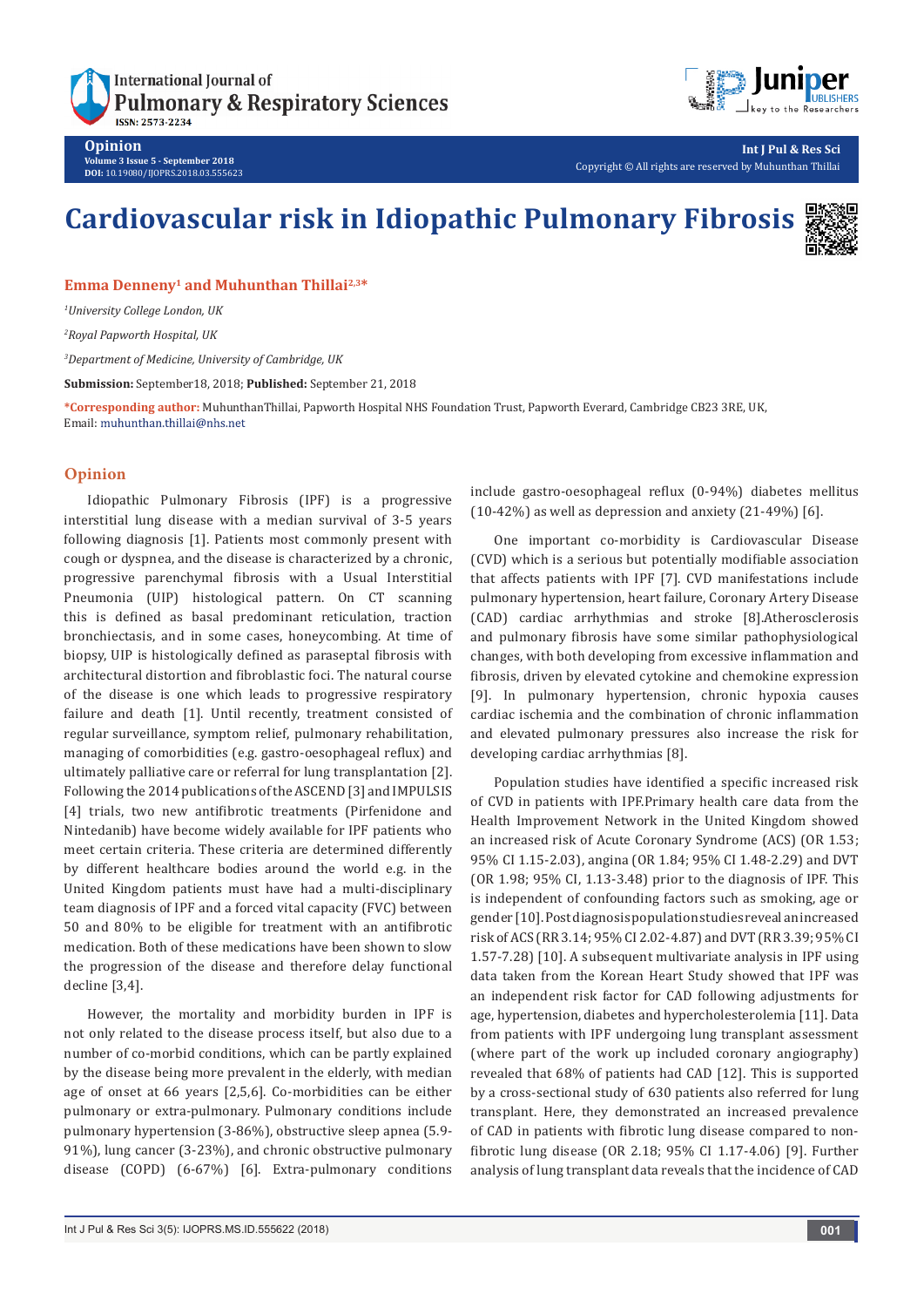seems higher than in other chronic lung diseases such as COPD [13]. Importantly, IPF patients with significant CAD had worse outcomes than those with none or non-significant disease [13]. One interesting additional argument for the increasing burden of CVD is the concept that with the management of a complex disease such as IPF, there may be less awareness and emphasis on standard medical complaints (such as CVD) resulting in a reduced use of statins and antihypertensive medication [10].

Early recognition and treatment of CVD in this already high-risk population is important.Current methods include coronary angiography, detection of coronary calcifications on HRCT, systemic blood pressure measurement, monitoring serum cholesterol and use of validated risk calculators such as the Framingham and the QRISK-2 scores [1]. The QRISK-2 scoring system uses a number of parameters to calculate both the percentage risk of having a heart attack or stroke within the next 10 years, as well as a relative risk compared to an adult of the same age, sex, and ethnicity in the general population [14]. Preliminary data where this tool has been applied in IPF identified a cohort of patients where two thirds were deemed to be at 'high' cardiovascular risk[15]. This suggests a role for improved screening at diagnosis to allow for appropriate cardiovascular intervention. Once screening has picked up patients at high cardiovascular risk, the responsibility for managing this needs to be clearly delineated to either the pulmonary physician treating the IPF or to the patient's general practitioner. Given the high burden of disease and the significantly worse outcomes of patients with IPF and CVD compared to IPF alone, further studies are needed to validate this finding and identify other ways in which cardiovascular risk can be reduced in patients with IPF.

#### **Conflicts of Interest**

ED reports no conflicts of interest. MT has received travel support and consultancy fees from Roche and Boehringer Ingelheim.

#### **References**

- 1. [Oldham JM, Collard HR \(2017\) Comorbid Conditions in Idiopathic](https://www.ncbi.nlm.nih.gov/pubmed/28824912)  [Pulmonary Fibrosis: Recognition and Management. Frontiers in](https://www.ncbi.nlm.nih.gov/pubmed/28824912)  [Medicine 4: 123.](https://www.ncbi.nlm.nih.gov/pubmed/28824912)
- 2. [Raghu G, Richeldi L \(2017\) Current approaches to the management of](https://www.ncbi.nlm.nih.gov/pubmed/28732832)  [idiopathic pulmonary fibrosis. Respiratory Medicine 129: 24-30.](https://www.ncbi.nlm.nih.gov/pubmed/28732832)
- 3. [King TE, Bradford WZ, Castro Bernadini S, Fagan EA, Glaspole I, et](https://www.ncbi.nlm.nih.gov/pubmed/24836312)  [al. \(2014\) A Phase 3 Trial of Pirfenidone in Patients with Idiopathic](https://www.ncbi.nlm.nih.gov/pubmed/24836312)  [Pulmonary Fibrosis. The New England Journal of Medicine 370\(22\):](https://www.ncbi.nlm.nih.gov/pubmed/24836312)  [2083-2092.](https://www.ncbi.nlm.nih.gov/pubmed/24836312)
- 4. [Richeldi L, Du Bois RM, Raghu G, Azuma A, Brown KK, et al. \(2014\)](https://www.ncbi.nlm.nih.gov/pubmed/24836310)  [Efficacy and safety of ninte danib in idiopathic pulmonary fibrosis. The](https://www.ncbi.nlm.nih.gov/pubmed/24836310)  [New England Journal of Medicine 370\(22\): 2071-2082.](https://www.ncbi.nlm.nih.gov/pubmed/24836310)
- 5. [Vancheri C, Cottin V, Kreuter M, Hilberg O \(2015\) IPF, comorbidities](C://Users/JP/Downloads/4697-Article%20Text-13195-1-10-20150827.pdf)  [and management implications. Sarcoidosis Vasculitis and Diffuse Lung](C://Users/JP/Downloads/4697-Article%20Text-13195-1-10-20150827.pdf)  [Diseases 32 \(Suppl 1\): 17-23.](C://Users/JP/Downloads/4697-Article%20Text-13195-1-10-20150827.pdf)
- 6. [Raghu G, Amatto VC, Behr J, Stowasser S \(2015\) Comorbidities in](https://www.ncbi.nlm.nih.gov/pubmed/26424523)  [idiopathic pulmonary fibrosis patients: a systematic literature review.](https://www.ncbi.nlm.nih.gov/pubmed/26424523)  [European Respiratory Journal 46\(4\): 1113-1130.](https://www.ncbi.nlm.nih.gov/pubmed/26424523)
- 7. [Dalleywater W, Powell HA, Hubbard RB, Navaratnam V \(2015\) Risk](https://www.ncbi.nlm.nih.gov/pubmed/25121965)  [factors for cardiovascular disease in people with idiopathic pulmonary](https://www.ncbi.nlm.nih.gov/pubmed/25121965)  [fibrosis: a population-based study. Chest 147\(1\): 150-156.](https://www.ncbi.nlm.nih.gov/pubmed/25121965)
- 8. [Agrawal A, Verma I, Shah V, Agarwal A, Sikachi RR \(2016\) Cardiac](https://www.ncbi.nlm.nih.gov/pmc/articles/PMC4869585/)  [manifestations of idiopathic pulmonary fibrosis. Intractable and Rare](https://www.ncbi.nlm.nih.gov/pmc/articles/PMC4869585/)  [Diseases Research 5\(2\): 70-75.](https://www.ncbi.nlm.nih.gov/pmc/articles/PMC4869585/)
- 9. [Kizer JR, Zisman DA, Blumenthal NP, Kotloff RM, Kimmel SE, et al.](https://www.ncbi.nlm.nih.gov/pubmed/15006833)  [\(2004\) Association Between Pulmonary Fibrosis and Coronary Artery](https://www.ncbi.nlm.nih.gov/pubmed/15006833)  [Disease. Archives of Internal Medicine 164\(5\): 551-556.](https://www.ncbi.nlm.nih.gov/pubmed/15006833)
- 10. [Hubbard RB, Smith C, Le Jeune I, Gribbin J, Fogarty AW \(2008\) The](https://www.ncbi.nlm.nih.gov/pubmed/18755924)  [association between idiopathic pulmonary fibrosis and vascular](https://www.ncbi.nlm.nih.gov/pubmed/18755924)  [disease: a population-based study. American Journal of Respiratory](https://www.ncbi.nlm.nih.gov/pubmed/18755924)  [and Critical Care Medicine 178\(12\): 1257-1261.](https://www.ncbi.nlm.nih.gov/pubmed/18755924)
- 11. [Kim WY, Mok Y, Kim GW, Baek SJ, Yun YD, et al. \(2015\) Association](http://citeseerx.ist.psu.edu/viewdoc/download?doi=10.1.1.825.520&rep=rep1&type=pdf)  [between idiopathic pulmonary fibrosis and coronary artery disease:](http://citeseerx.ist.psu.edu/viewdoc/download?doi=10.1.1.825.520&rep=rep1&type=pdf)  [a case-control study and cohort analysis. Sarcoidosis, Vasculitis and](http://citeseerx.ist.psu.edu/viewdoc/download?doi=10.1.1.825.520&rep=rep1&type=pdf)  [Diffuse Lung Diseases: Official journal of WASOG 31\(4\): 289-296.](http://citeseerx.ist.psu.edu/viewdoc/download?doi=10.1.1.825.520&rep=rep1&type=pdf)
- 12. [Collard HR, Ward AJ, Lanes S, Cortney Hayflinger D, Rosenberg DM](https://www.ncbi.nlm.nih.gov/pubmed/22455577)  [\(2012\) Burden of illness in idiopathic pulmonary fibrosis. Journal of](https://www.ncbi.nlm.nih.gov/pubmed/22455577)  [Medical Economics 15\(5\): 829-835.](https://www.ncbi.nlm.nih.gov/pubmed/22455577)
- 13. [Nathan SD, Basavaraj A, Reichner C, Shlobin OA, Ahmad S, et al.](https://www.ncbi.nlm.nih.gov/pubmed/20199856)  [\(2010\) Prevalence and impact of coronary artery disease in idiopathic](https://www.ncbi.nlm.nih.gov/pubmed/20199856)  [pulmonary fibrosis. Respiratory Medicine 104\(7\): 1035-1041.](https://www.ncbi.nlm.nih.gov/pubmed/20199856)
- 14. [Collins GS, Altman DG \(2012\) Predicting the 10 year risk of](https://www.bmj.com/content/344/bmj.e4181)  [cardiovascular disease in the United Kingdom: independent and](https://www.bmj.com/content/344/bmj.e4181)  [external validation of an updated version of QRISK2. British Medical](https://www.bmj.com/content/344/bmj.e4181)  [Journal 344: e4181.](https://www.bmj.com/content/344/bmj.e4181)
- 15. [Denneny E, Tailor B, Aggarwal A, Millward K, Fiddler C, et al.](https://www.atsjournals.org/doi/abs/10.1164/ajrccm-conference.2018.197.1_MeetingAbstracts.A7471)  [\(2018\) Application of the QRISK-2 Score Identifies an Increased](https://www.atsjournals.org/doi/abs/10.1164/ajrccm-conference.2018.197.1_MeetingAbstracts.A7471)  [Cardiovascular Risk in Patients with Idiopathic Pulmonary Fibrosis at](https://www.atsjournals.org/doi/abs/10.1164/ajrccm-conference.2018.197.1_MeetingAbstracts.A7471)  [Time of Diagnosis. American Journal of Respiratory and Critical Care](https://www.atsjournals.org/doi/abs/10.1164/ajrccm-conference.2018.197.1_MeetingAbstracts.A7471)  [Medicine 197: A7471.](https://www.atsjournals.org/doi/abs/10.1164/ajrccm-conference.2018.197.1_MeetingAbstracts.A7471)